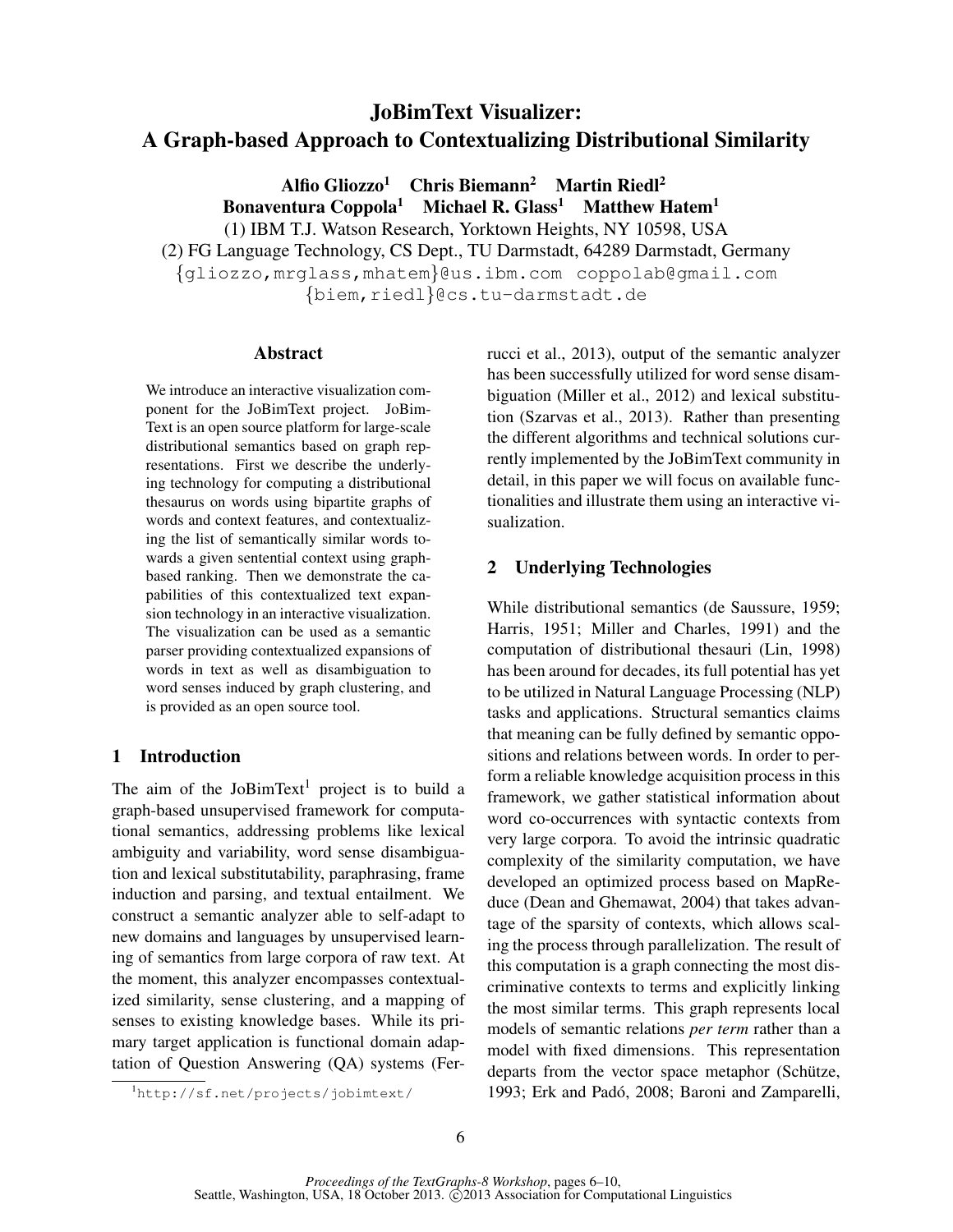2010), commonly employed in other frameworks for distributional semantics such as LSA (Deerwester et al., 1990) or LDA (Blei et al., 2003).

The main contribution of this paper is to describe how we operationalize semantic similarity in a graph-based framework and explore this semantic graph using an interactive visualization. We describe a scalable and flexible computation of a distributional thesaurus (DT), and the contextualization of distributional similarity for specific occurrences of language elements (i.e. terms). For related works on the computation of distributional similarity, see e.g. (Lin, 1998; Lin and Dyer, 2010).

#### 2.1 Holing System

To keep the framework flexible and abstract with respect to the pre-processing that identifies structure in language material, we introduce the holing operation, cf. (Biemann and Riedl, 2013). It is applied to observations over the structure of text, and splits these observations into a pair of two parts, which we call the "Jo" and the "Bim"<sup>2</sup>. All JoBim pairs are maintained in the bipartite First-Order Jo-Bim graph  $TC(T, C, E)$  with T set of terms (Jos), C set of contexts (Bims), and  $e(t, c, f) \in E$  edges between  $t \in T$ ,  $c \in C$  with frequency f. While these parts can be thought of as language elements referred to as *terms*, and their respective *context features*, splits over arbitrary structures are possible (including pairs of terms for Jos), which makes this formulation more general than similar formulations found e.g. in (Lin, 1998; Baroni and Lenci, 2010). These splits form the basis for the computation of global similarities and for their contextualization. A Holing System based on dependency parses is illustrated in Figure 1: for each dependency relation, two JoBim pairs are generated.

## 2.2 Distributed Distributional Thesaurus Computation

We employ the Apache Hadoop MapReduce Framwork<sup>3</sup>, and Apache Pig<sup>4</sup>, for parallelizing and distributing the computation of the DT. We describe this computation in terms of graph transformations.



Figure 1: Jos and Bims generated applying a dependency parser (de Marneffe et al., 2006) to the sentence *I suffered from a cold and took aspirin*. The @@ symbolizes the hole.

Staring from the JoBim graph  $TC$  with counts as weights, we first apply a statistical test<sup>5</sup> to compute the significance of each pair  $(t, c)$ , then we only keep the  $p$  most significant pairs per  $t$ . This constitutes our first-order graph for Jos  $FO_{JO}$ . In analogy, when keeping the  $p$  most significant pairs per  $c$ , we can produce the first-order graph for Bims  $FO_{BIM}$ . The second order similarity graph for Jos is defined as  $SO_{JO}(T, E)$  with Jos  $t_1, t_2 \in T$  and undirected edges  $e(t_1, t_2, s)$  with similarity  $s = |\{c|e(t_1, c) \in$  $FO_{JO}, e(t_2, c) \in FO_{JO}$ , which defines similarity between Jos as the number of salient features two Jos share.  $SO_{JO}$  defines a distributional thesaurus. In analogy,  $SO_{BIM}$  is defined over the shared Jos for pairs of Bims and defines similarity of contexts. This method, which can be computed very efficiently in a few MapReduce steps, has been found superior to other measures for very large datasets in semantic relatedness evaluations in (Biemann and Riedl, 2013), but could be replaced by any other measure without interfering with the remainder of the system.

#### 2.3 Contextualization with CRF

While the distributional thesaurus provides the similarity between pairs of terms, the fidelity of a particular expansion depends on the context. From the term-context associations gathered in the construction of the distributional thesaurus we effectively have a language model, factorized according to the holing operation. As with any language model, smoothing is critical to performance. There may be

<sup>&</sup>lt;sup>2</sup>arbitrary names to emphasize the generality, should be thought of as "term" and "context"

<sup>3</sup>http://hadoop.apache.org

<sup>4</sup>http://pig.apache.org/

<sup>&</sup>lt;sup>5</sup>we use log-likelihood ratio (Dunning, 1993) or LMI (Evert, 2004)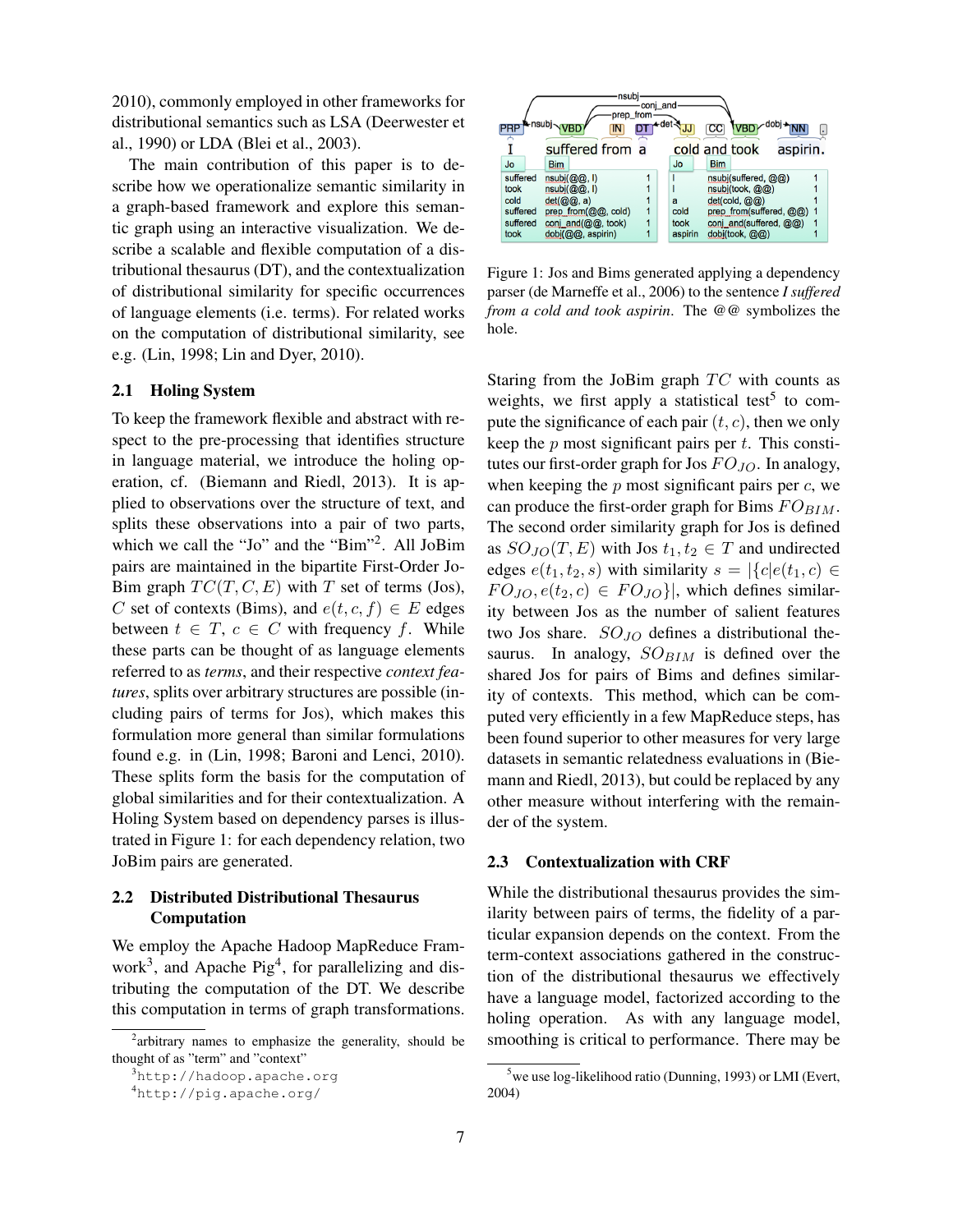many JoBim (term-context) pairs that are valid and yet under represented in the corpus. Yet, there may be some similar term-context pair that is attested in the corpus. We can find similar contexts by expanding the term arguments with similar terms. However, again we are confronted with the fact that the similarity of these terms depends on the context.

This suggests some technique of joint inference to expand terms in context. We use marginal inference in a conditional random field (CRF) (Lafferty et al., 2001). A particular world, x is defined as single, definite sequence of either original or expanded words. The weight of the world,  $w(\mathbf{x})$  depends on the degree to which the term-context associations present in this sentence are present in the corpus and the general out-of-context similarity of each expanded term to the corresponding term in the original sentence. Therefore the probability associated with any expansion  $t$  for any position  $x_i$  is given by Equation 1. Where  $Z$  is the partition function, a normalization constant.

$$
P(x_i = t) = \frac{1}{Z} \sum_{\{\mathbf{x} \mid x_i = t\}} e^{w(\mathbf{x})} \tag{1}
$$

The balance between the plausibility of an expanded sentence according to the language model, and its per-term similarity to the original sentence is an application specific tuning parameter.

## 2.4 Word Sense Induction, Disambiguation and Cluster Labeling

The contextualization described in the previous subsection performs implicit word sense disambiguation (WSD) by ranking contextually better fitting similar terms higher. To model this more explicitly, and to give rise to linking senses to taxonomies and domain ontologies, we apply a word sense induction (WSI) technique and use information extracted by IS-A-patterns (Hearst, 1992) to label the clusters.

Using the aggregated context features of the clusters, the word cluster senses are assigned in context. The DT entry for each term  $j$  as given in  $SO_{JO}(J, E)$  induces an open neighborhood graph  $N_j(V_j, E_j)$  with  $V_j = \{j' | e(j, j', s) \in E\}$  and  $E_j$ the projection of E regarding  $V_j$ , consisting of similar terms to  $j$  and their similarities, cf. (Widdows and Dorow, 2002).

We cluster this graph using the Chinese Whispers graph clustering algorithm (Biemann, 2010), which finds the number of clusters automatically, to obtain induced word senses. Running shallow, partof-speech-based IS-A patterns (Hearst, 1992) over the text collection, we obtain a list of extracted IS-A relationships between terms, and their frequency. For each of the word clusters, consisting of similar terms for the same target term sense, we aggregate the IS-A information by summing the frequency of hypernyms, and multiplying this sum by the number of words in the cluster that elicited this hypernym. This results in taxonomic information for labeling the clusters, which provides an abstraction layer for terms in context<sup>6</sup>. Table 1 shows an example of this labeling from the model described below. The most similar 200 terms for "jaguar" have been clustered into the car sense and the cat sense and the highest scoring 6 hypernyms provide a concise description of these senses. This information can be used to automatically map these cluster senses to senses in an taxonomy or ontology. Occurrences of ambiguous words in context can be disambiguated to these cluster senses comparing the actual context with salient contexts per sense, obtained by aggregating the Bims from the  $FO_{JO}$  graph per cluster.

| sense  | IS-A labels      | similar terms                 |  |
|--------|------------------|-------------------------------|--|
| jaguar | brand,<br>car,   | geely, lincoln-mercury,       |  |
| N.0    | company,         | tesla, peugeot, , mit-        |  |
|        | automaker,       | subishi, cadillac, jag, benz, |  |
|        | manufacturer,    | melaren, skoda, infiniti,     |  |
|        | vehicle          | sable, thunderbird            |  |
| jaguar | animal, species, | panther, cougar, alligator,   |  |
| N.1    | wildlife, team,  | tiger, elephant, bull, hippo, |  |
|        | wild animal, cat | dragon, leopard, shark,       |  |
|        |                  | bear, otter, lynx, lion       |  |

Table 1: Word sense induction and cluster labeling example for "jaguar". The shortened cluster for the car sense has 186 members.

## 3 Interactive Visualization

#### 3.1 Open Domain Model

The open domain model used in the current visualization has been trained from newspaper cor-

 $6$ Note that this mechanism also elicits hypernyms for unambiguous terms receiving a single cluster by the WSI technique.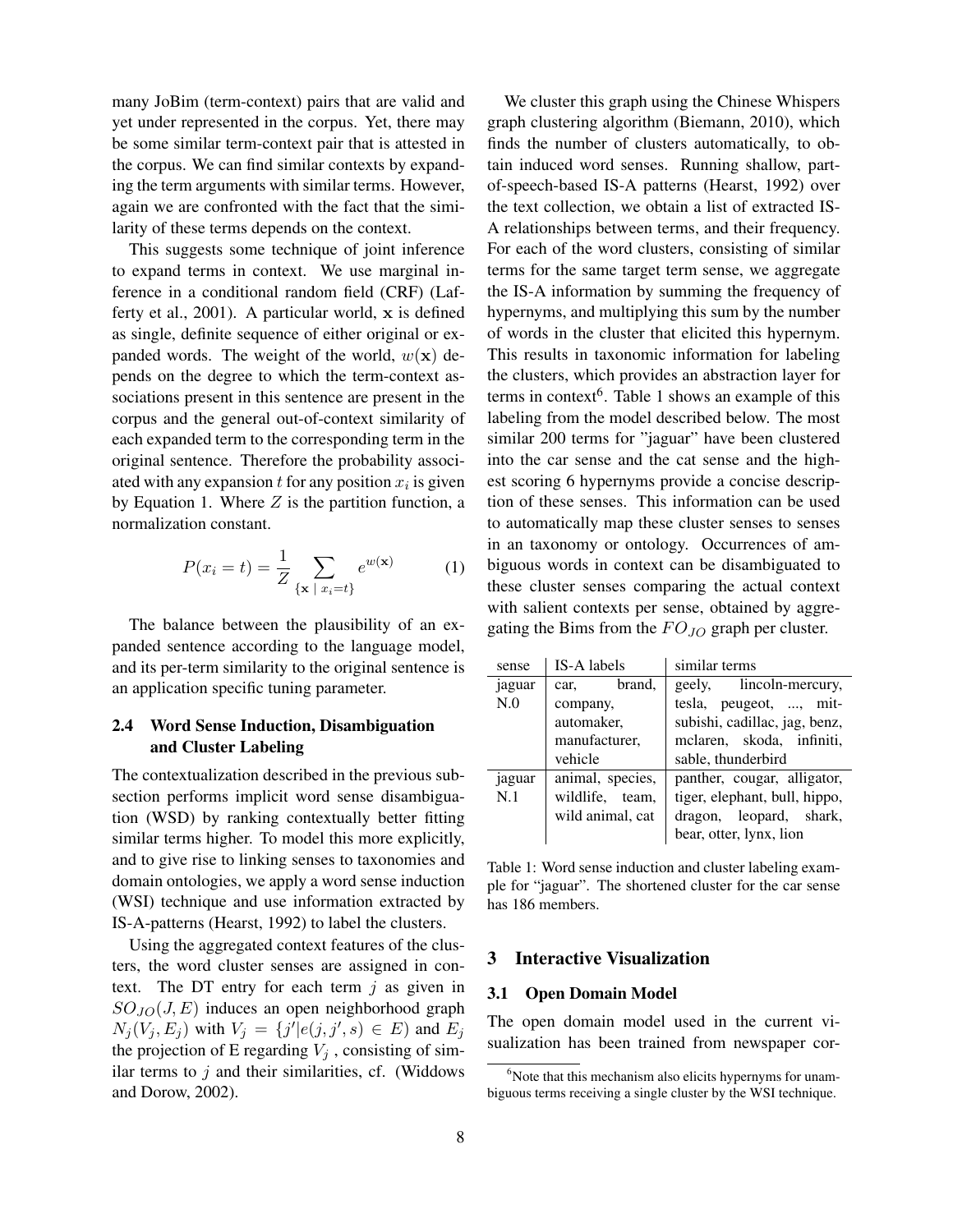|                                                                                                                            | JoBimText Semantic Processing Demo                                                                                                                                                                                                              | $\times$<br>$\Box$ |
|----------------------------------------------------------------------------------------------------------------------------|-------------------------------------------------------------------------------------------------------------------------------------------------------------------------------------------------------------------------------------------------|--------------------|
| caught a nasty cold                                                                                                        |                                                                                                                                                                                                                                                 | Clear              |
| lloBims<br>- catch#VB<br>$\bullet$ dobi<br>$e$ nsubi<br>a#DT<br>$e^-$ -det<br>nastw<br>$\bullet$ -amod<br>MM#blop<br>← det | <b>Expansions</b><br><b>Senses</b><br>cold#NN<br><b>Prior Expansion</b><br>$+ 0.065$ : cold#NN<br>$+ 0.050$ chill#NN<br>$\div$ 0.049: cough#NN<br>$+ 0.049$ flu#NN<br>$+ 0.049$ : fever#NN<br>$\div$ 0.049: pneumonia#NN<br>0-0.049 headache#NN |                    |
| $\bullet$ amod<br>$e$ -dobi                                                                                                | $\div$ 0.049: weather#NN<br>$\div$ 0.049: diarrhea#NN                                                                                                                                                                                           |                    |

Figure 2: Visualization GUI with prior expansions for "cold". Jobims are visualized on the left, expansions on the right side.

pora using 120 million sentences (about 2 Gigawords), compiled from LCC (Richter et al., 2006) and the Gigaword (Parker et al., 2011) corpus. We constructed a UIMA (Ferrucci and Lally, 2004) pipeline, which tokenizes, lemmatizes and parses the data using the Stanford dependency parser (de Marneffe et al., 2006). The last annotator in the pipeline annotates *Jo*s and *Bim*s using the collapsed dependency relations, cf. Fig. 1. We define the lemmatized forms of the terminals including the partof-speech as Jo and the lemmatized dependent word and the dependency relation name as Bim.

#### 3.2 Interactive Visualization Features

Evaluating the impact of this technology in applications is an ongoing effort. However, in the context of this paper, we will show a visualization of the capabilities allowed by this flavor of distributional semantics. The visualization is a GUI as depicted in Figure 2, and exemplifies a set of capabilities that can be accessed through an API. It is straightforward to include all shown data as features for semantic preprocessing. The input is a sentence in natural language, which is processed into JoBim pairs as described above. All the Jos can be expanded, showing their paradigmatic relations with other words.

We can perform this operation with and without taking the context into account (cf. Sect. 2.3). The latter performs an implicit disambiguation by ranking similar words higher if they fit the context. In the example, the "common cold" sense clearly dominates in the prior expansions. However, "weather" and "chill" appear amongst the top-similar prior expansions.

We also have implemented a sense view, which displays sense clusters for the selected word, see Figure 3. Per sense, a list of expansions is provided together with a list of possible IS-A types. In this example, the algorithm identified two senses of "cold" as a temperature and a disease (not all cluster members shown). Given the JoBim graph of the context (as displayed left in Fig. 2), the particular occurrence of "cold" can be disambiguated to Cluster 0 in Fig. 3, since its Bims "amod $(\omega \omega, \text{nasty})$ " and "-dobj(catch,  $\omega(\omega)$ " are found in  $FO_{JO}$  for far more members of cluster 0 than for members of cluster 1. Applications of this type of information include knowledge-based word sense disambiguation (Miller et al., 2012), type coercion (Kalyanpur et al., 2011) and answer justification in question answering (Chu-Carroll et al., 2012).

## 4 Conclusion

In this paper we discussed applications of the Jo-BimText platform and introduced a new interactive visualization which showcases a graph-based unsupervised technology for semantic processing. The implementation is operationalized in a way that it can be efficiently trained "off line" using MapReduce, generating domain and language specific models for distributional semantics. In its "on line" use, those models are used to enhance parsing with contextualized text expansions of terms. This expansion step is very efficient and runs on a standard laptop, so it can be used as a semantic text preprocessor. The entire project, including pre-computed data models, is available in open source under the ASL 2.0, and allows computing contextualized lexical expansion on arbitrary domains.

#### References

- M. Baroni and A. Lenci. 2010. Distributional memory: A general framework for corpus-based semantics. *Comp. Ling.*, 36(4):673–721.
- M. Baroni and R. Zamparelli. 2010. Nouns are vectors, adjectives are matrices: representing adjective-noun constructions in semantic space. In *Proc. EMNLP-2010*, pages 1183–1193, Cambridge, Massachusetts.
- C. Biemann and M. Riedl. 2013. Text: Now in 2D! a framework for lexical expansion with contextual similarity. *Journal of Language Modelling*, 1(1):55–95.
- C. Biemann. 2010. Co-occurrence cluster features for lexical substitutions in context. In *Proceedings of TextGraphs-5*, pages 55–59, Uppsala, Sweden.